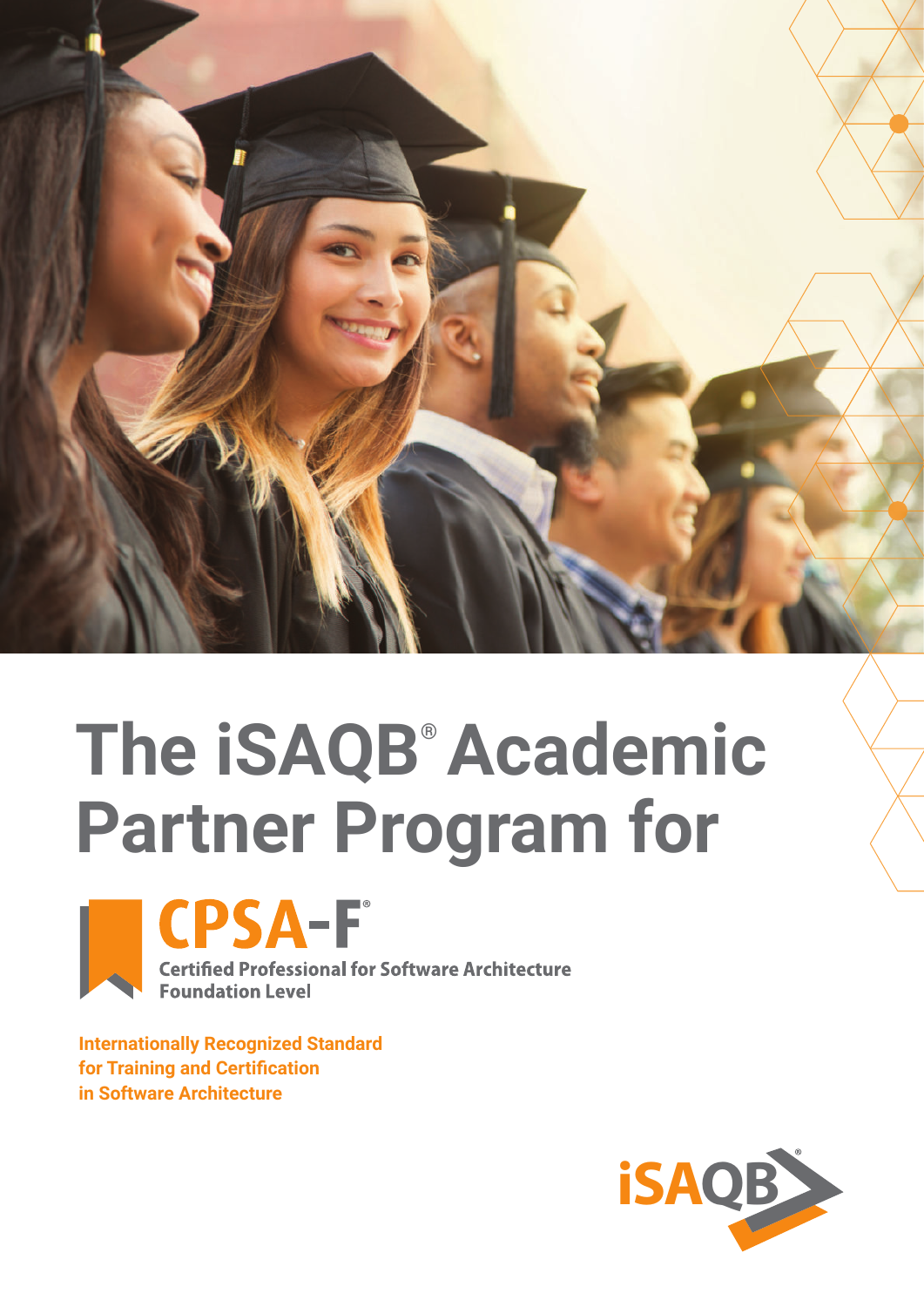# **The International Software Architecture Qualification Board (iSAQB® )**

**The iSAQB® is an international association comprised of leading software architecture experts and companies from throughout the industry, with the aim to set the global knowledge standards in software architecture for consulting, training, academia, and organizations alike. As a non-profit organization, the iSAQB® proudly provides the tools that enable valuable training and valid certifications to software architects on a global scale.**

As holder of the international certification system Certified Professional for Software Architecture (CPSA®), the iSAQB® follows the DIN EN ISO/IEC 17024 standard and therefore does not conduct any training courses or examinations itself. This responsibility lies solely with the licensed certification bodies that conduct and evaluate examinations and



issue certificates for successful participants. The iSAQB® primarily establishes training and examination regulations, accredits training organizations as well as independent certification bodies, and defines necessary processes. These processes are in place to ensure that all CPSA® certifications are always performed neutrally and independently.

# **Become an Academic Partner of the iSAQB®**



The immense global demand for qualified software architects continues to grow steadily. This is why a major goal of the iSAQB® is to promote the education and training of future software architects at colleges and universities all over the world. For this purpose, the iSAQB® offers an international program aimed at academic institutions with degrees in IT sciences and courses with a focus on software architecture. Becoming a part of the iSAQB® Academic Partner program shows that the institution meets the highest teaching standards in software architecture. Recognized Academic Partners of the iSAQB® enjoy the following benefits:

- **Execturers receive a complete set of slides with** didactically prepared training material according to the Certified Professional for Software Architecture-Foundation Level (CPSA-F®) curriculum, along with a comprehensive trainer's guide (free of charge, available in English and Spanish).
- $\geq$  Academic Partners have the right to organize  $CPSA<sup>®</sup>$  examinations on site – in cooperation with recognized certification partners of the iSAQB®.
- $\geq$  Students receive a 50% discount on the CPSA®-Foundation Level certification exam.
- $\geq$  Access to the iSAOB® Academic Partner network, which offers many networking opportunities between Academic Partners and with experts from the IT industry.
- **→ Possibility to invite well-known iSAOB® experts** as guest lecturers to present to your students.
- Academic Partners will receive a certificate of recognition and the quality seal "iSAQB® Academic Partner" that can be used in all your marketing materials.
- Free participation in the iSAQB® 's annual conference, the Software Architecture Gathering (SAG), for lecturers and students.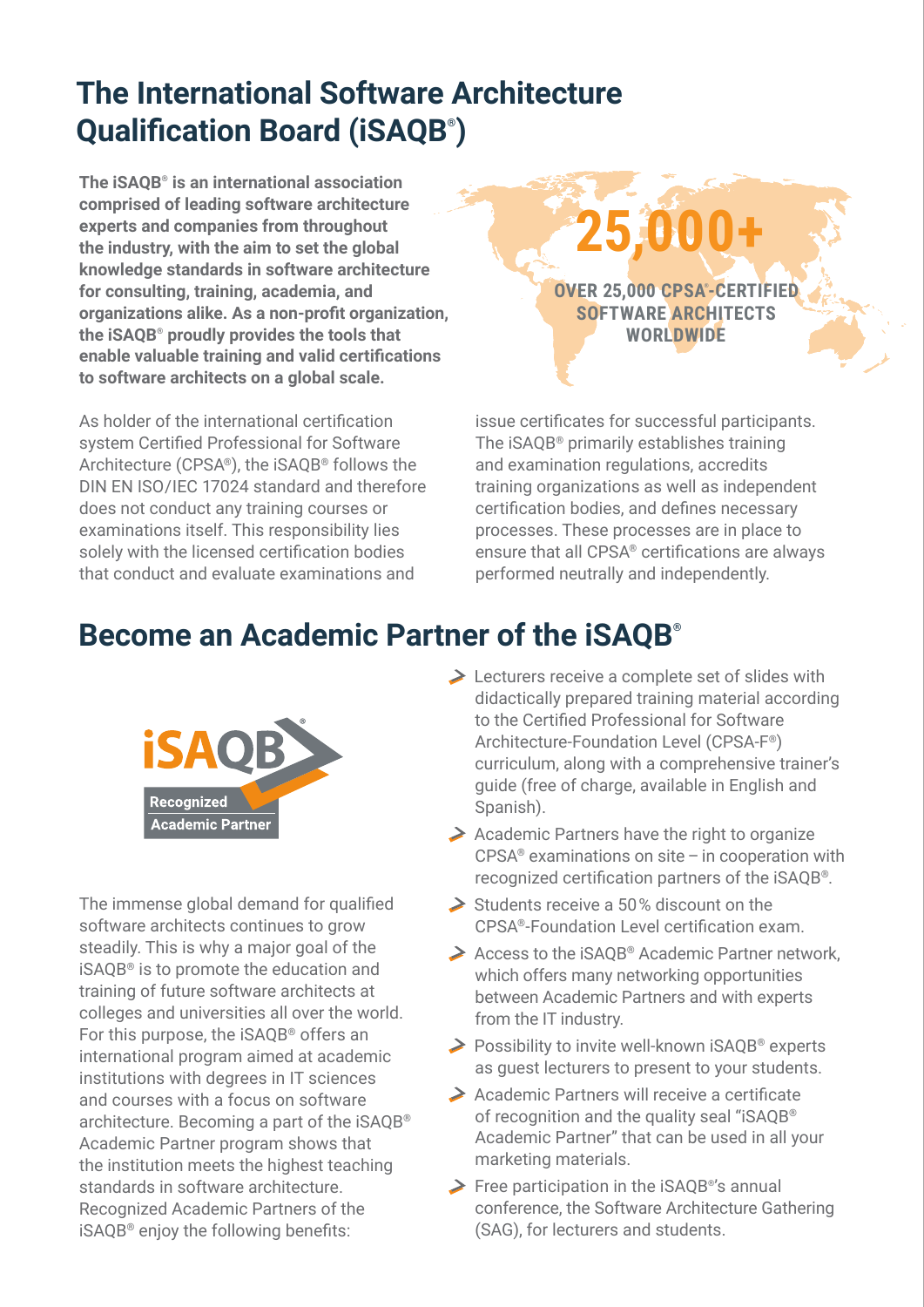### **The CPSA® -Foundation Level for a Solid and Pragmatic Introduction to Software Architecture**

SA-F **Certified Professional for Software Architecture Foundation Level** 

The iSAQB® Certified Professional for Software Architecture (CPSA®) program is aimed at anyone who works on solution structures in IT projects, primarily in the areas of software architecture, development, and quality assurance. It is also valuable for professionals involved in system analysis or professionals who wish to improve the communication with developers. Within the multi-level CPSA® program, the Foundation Level as the first level imparts the ability to design and document an appropriate software architecture in a team, to assure and evaluate quality, and it covers necessary tools for correctly described requirements and systems up to a medium size. The CPSA-F® certification is awarded to those who can demonstrate the mastery of a solid foundation of software architecture knowledge.



### **Contents of the Foundation Level:**

### **CPSA®-Foundation Level Exam:**

Optionally, students can be examined and (if successful) certified as "Certified Professional for Software Architecture-Foundation Level (CPSA-F®)" by our recognized independent examination bodies after the completion of the Foundation Level training course. The examination consists of a multiple choice test and can be taken online or on-site in groups. Currently, exams are available in English, German, Italian, Portuguese, and Spanish.



#### **Holders of the CPSA-F® Certificate Have:**

- The ability to successfully co ordinate essential software architecture decisions with other project participants from the fields of requirements management, project management, testing, and development.
- The ability to document and communicate software architectures based on architecture patterns and technical concepts.
- The ability to understand and independently carry out the essential steps in designing software architectures for small and medium-sized systems.